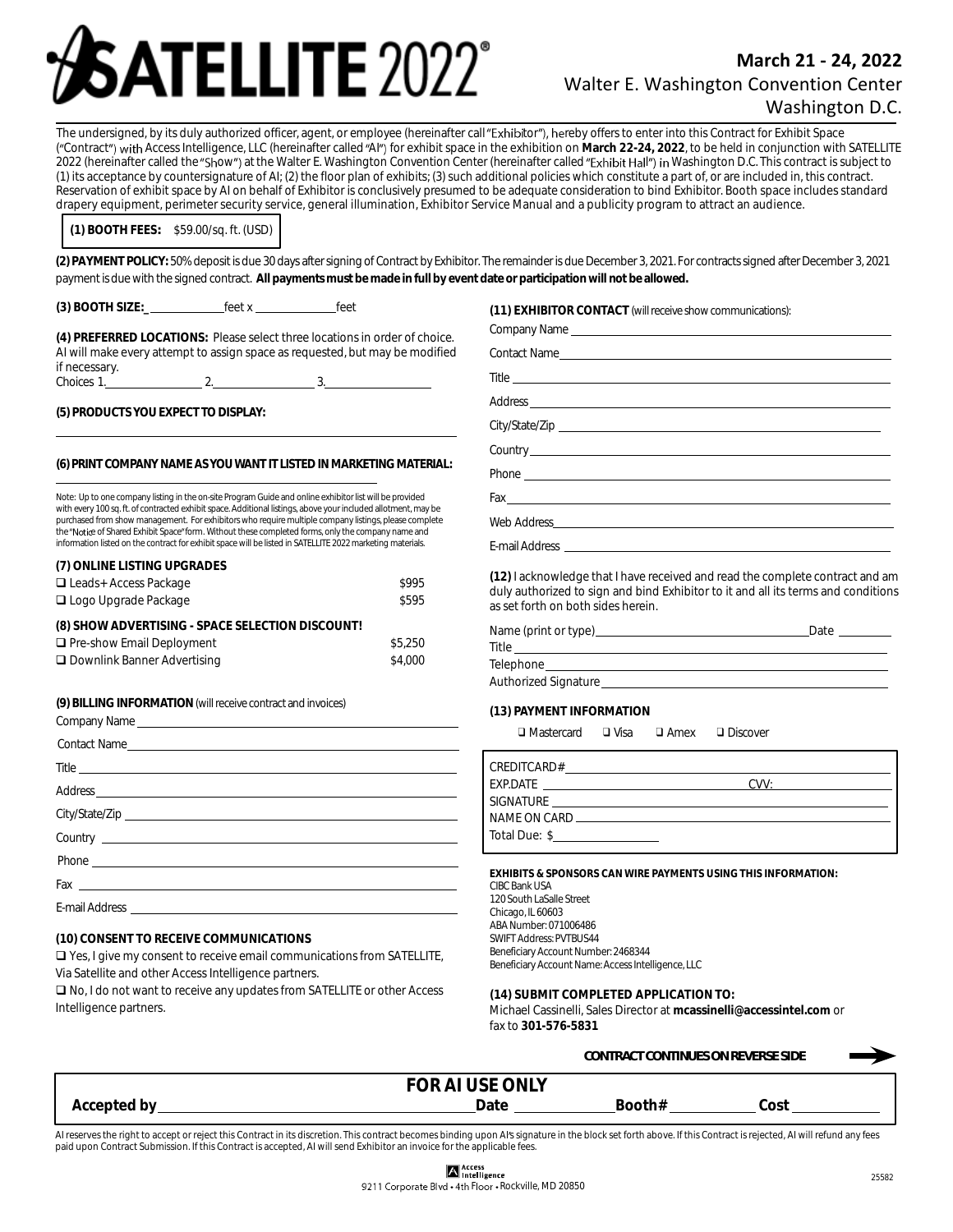## **ACCESS INTELLIGENCE, LLC EXHIBIT RULES AND REGULATIONS**

**1. AGREEMENT:** By signing the Contract for Exhibit Space, Exhibitor agrees to abide by these Rules and Regulations and all amendments thereto and the decisions of Show Management. the conference, trade show, in person promotion or online event outlin hosting the Event, online platform hosting a digital version or any other exhibit hall designated by Show Management in the future, Rules and Regulations.

**2. UNDESIRABLE ACTIVITIES:** Exhibitor agrees that its exhibit shall be admitted into the Show and shall remain from day to day solely on strict compliance with all the rules herein described. Show Management reserves the right to reject, eject, or prohibit any exhibit in whole or in part after Show M faith determination is communicated to Exhibitor that the exhibit or Exhibitor is not in accord with the Contract or the Rules.

**3. BOOTH ASSIGNMENTS:** Space assignments will be made only after receipt from Exhibitor of this Contract and applicable booth fees. After assignment, space location may not be changed, transferred, or canceled by Exhibitor except upon written request and with the subsequent written approval of Show Management. Notwithstanding the above, Show Management reserves the right to change location assignments at any time, as it may, in its sole discretion, deem necessary.

**4. BOOTH REPRESENTATIVES:** Booth representation is limited to Exhibitor. Exhibitor shall not permit in its booth a non-exhibiting company representative. Exhibitor shall staff its booth during all open show hours. Booth Representatives shall at all times wear or be able to show badge identification approved by Show Management. Show Manăgement may limit the number of booth personnel at any time.

**5. LISTINGS AND PROMOTIONAL MATERIALS:** By participating in the Event, Exhibitor grants to Event a fully-paid, perpetual nonexclusive license to use, display and reproduce the name, trade names and product names of Exhibitor in any Event directory (print, online or other media) listing the Exhibiting companies at the Event and to use such names in Event promotional materials. Show Management shall not be liable for any errors in listings or descriptions or for omissions. Exhibitor's booth, exhibited items<br>and personnel at the Event may be included in Event photographs and used for Event promotional purpose.

**6. USE OF DISPLAY SPACE:** a) Restrictions on Space Rental: Without the express written permission of Show Management, Exhibitor may not (i) sublet, subdivide or assign its space, or any part thereof, (ii) purchase multiple booths for the purpose of subletting or assigning to third parties, or (iii) permit in its booth any non-exhibiting company representative. Only companies or individuals that have contracted directly with Show Management shall be listed in the Show Directory or allowed on the Show floor as an exhibitor. Only one company name per booth will be listed on any booth sign. No signs or advertising devices shall be displayed outside the exhibit space other than those furnished by Show Management. Failure to comply with this provision may be sufficient cause for Show Management to require the immediate removal of the exhibit and/or the offending Exhibitor, at the expense of Exhibitor. Failure to comply may also result in forfeiture of all fees paid. In addition, all booths must be fully carpeted and no exhibit shall be built to exceed height limitations set in the exhibitor manual. An exhibit that exceeds the height limitations will have to be altered to conform to the requirements,<br>at Exhibitor's expense.

**7. INSTALLATION AND REMOVAL:** Show Management has full discretion and authority over the placement, arrangement, and appearance of items which Exhibitor displays. Installation of all exhibits must be fully completed at least one (1) hour prior to the opening time of the Show. If Exhibitor does not meet this deadline, Exhibitor will not be allowed to set up until two (2) hours 12 PM, the day before the Exhibit Hall opens may be resold or reassigned by Show Management, without refund. All exhibit and booth materials must be removed by 5 PM, the day after the last day of Exhibit Hall hours. Show Management reserves the absolute right to inspect any items removed from the exhibit. **8. EARLY REMOVAL OF EXHIBITS NOT ALLOWED:** a) No exhibit shall be packed, removed, or dismantled prior to the closing of the

Show. If Exhibitor acts in breach of this provision, it shall pay as compensation for the distraction to th amount equal to one-third of the total space charge for Exhibitor's allocated area, in addition to all sums otherwise due under this

Agreement. b) For security reasons, any equipment removed from the Exhibit Hall prior to the official closing of the Show shall require a special pass issued by Show Management.

**9. PROHIBITED ACTIVITIES:** a) No cooking may take place in Exhibitor's space. b) All demonstrations, sales activities, and distribution of circulars and promotional material must be confined to the limits of Exhibitor's booth. Exhibitor must not place equipment for display or demonstration in such manner as to cause observers to gather in the aisles. All equipment for display or demonstration must be placed within the assigned booth to attract observers into the booth. c) Exchange of money or consummating the sale of goods or services on the Exhibit Hall floor is prohibited. Orders may be taken for future delivery only. d) Exhibits which include the operation of musical instruments, radios, sound motion picture equipment, public address systems, or any noise-making machines must be operated so that the noise resulting there from will not annoy or disturb adjacent exhibitors or their patrons. e) Exhibitor is prohibited from displaying any devices or objects in the booth that exceed the length of the back wall without prior written approval from Show Management and the Exhibit Hall. f) Animals and pets are not permitted in the Exhibit Hall except in conjunction with an approved exhibit, display or performance legitimately requiring use of animals. Guide dogs are permitted. g) Exhibitor is not allowed to conduct any activities that could be considered an illegal lottery under the State laws where the event is to be held. h) Electrical equipment that is not UL approved may not be used in the Exhibit Hall. No wiring, installation of spotlights or other electrical work shall be done except by the electrical contractor authorized by Show Management or the Exhibit Hall.

**10. UNION LABOR:** Where required, Exhibitor hereby agrees to use qualified union labor at all times while in the Exhibit Hall and abide by all agreements made between the Exhibit Hall, the unions, and Show Management.

**11. RIGHT OF ENTRY AND INSPECTION:** Show Management, in its absolute discretion, shall have the right at any time to enter the leased area occupied by Exhibitor or otherwise inspect Exhibitor's material

**12. BOOTH MAINTENANCE:** Exhibitor is required to maintain the daily cleanliness and disinfecting of its booth. Cleaning of booths shall take place at times other than Show hours. Show Management will be responsible only for the cleaning and disinfecting of aisle space and public areas.

**13. CARE OF BUILDING AND EQUIPMENT:** Exhibitor and its agents shall not injure or deface any part of the Exhibit Hall, the booths or booth contents or Show equipment and decor. If Exhibitor causes any such damage, Exhibitor shall be liable to the owner of the property so damaged.

**14. CANCELLATION BY EXHIBITOR:** Exhibitor specifically recognizes and acknowledges that Show Management will sustain certain losses if Exhibitor cancels its exhibit space after it has been assigned and confirmed by the Show Management. Due to the difficulty, if not impossibility of determining and proving said losses, Exhibitor agrees to pay the following amounts as liquidated damages, and not as a penalty, if Exhibitor cancels all or part of its exhibit space on or within the time periods specified below:

Prior to October 9, 2021 50% of rental fees<br>
On or After October 9, 2021 100% of rental fees On or After October 9, 2021

**TIME PERIOD LIQUIDATED DAMAGES** 

Upon receipt of written notice of cancellation by Exhibitor, Show Management has the right to resell the space and retain all revenue collected. Any such re-sale shall not reduce the amount of liquidated damages to be paid by Exhibitor.

**15. CANCELLATION OF EVENT:** If for any reason beyond Show earthquake, explosion, accident, blockage, embargo, inclement weather, governmental restraints, act of public enemy, riot or civil disturbance, impairment or lack of adequate transportation, inability to secure sufficient labor, technical or other personnel, municipal, state or federal laws, or act of God), the Event, or any part thereof, is prevented from being held, interrupted or the Facility becomes unavailable, unfit for occupancy or substantially interfered with, Show Management may postpone as described in Section 16 or cancel the Event. If a cancellation occurs of such event (not a Postponement), Show Management shall not be responsible for delays, damage, loss, increased costs, or other unfavorable conditions arising by virtue thereof, and Exhibitor waives claims for damage arising there from. Upon a cancellation, Show Management may credit or refund to Exhibitor no more than<br>a prorated amount of Exhibitor's total cost of participation paid after deducting all expenses and reasonable compensation to Event. In no case, shall the amount of any credit or refund exceed